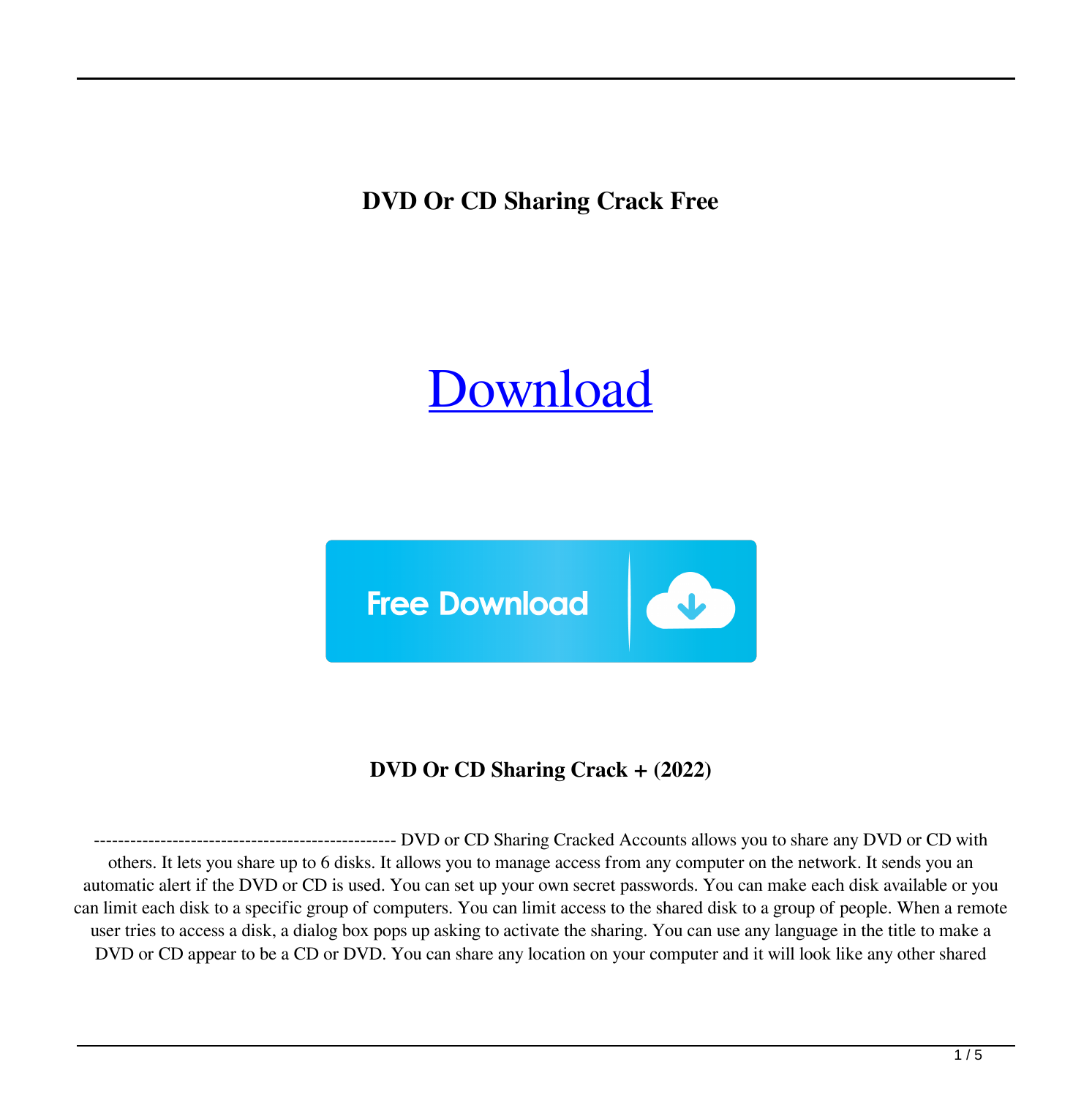folder. You can use DVD or CD Sharing as a NAS Disk sharing solution or as a CD or DVD Sharing solution. (Refer to the install CD to install DVD or CD Sharing) For more information or to try DVD or CD Sharing please visit our web site at: 4095 Downloads Blowfly 1.0 Blowfly 1.0 provides the ability to view and manage files, folders and resources from remote locations. The utility can synchronize files between local and remote locations on your local computer, allowing you to access them as if they were on your hard drive. Blowfly 1.0 is able to read and copy files from shared locations on your local network, remote network locations or even from the network server using SMB protocol. BLOWFLY FEATURES: - Create a Blowfly profile to manage the information shared by your computer. - Move or copy resources from local to remote locations. - View resource lists that are synced between local and remote locations. - Create custom lists of shared resources and drag and drop files between remote locations and the local folders. - Show the source of files or folders that are created or modified using different media. - Show the status of each shared resource. - Run all files in Blowfly on any remote location or resource. - Easy to use. (refer to the readme file included with the download for more information) BLOWFLY DOES NOT: - Update shared resources - Update source files/folders - Resume writing to a shared resource once it is done writing to

#### **DVD Or CD Sharing Full Version**

Manually set the designated drive to access a system of assigned drives which is shared via CD, DVD or WIFI with a full range of attributes, all enabled or disabled, including the specific access permissions and user access (including domain users and guests) NEW: Full-featured, controlled access to up to 8 storage spaces NEW: Tells you when a user is attempting to use the designated space NEW: Allows you to manage users' access permissions NEW: Also provides management of user permissions to access drive space New - Available for both windows and Linux users Existing customers: Please download the latest version using the link below. The latest version does not contain the Print and Scan pages. Download latest version - \* This is an installation helper for a dedicated PC - (I don't support use on a server) \* Before you run any EXE file, please make sure you run a scan with your antivirus program. \* Please make sure your backup PC is set to backup EVERYTHING, including documents, and you have a working Internet connection. \* Please run the self-installing EXE in your default browser (i.e. Internet Explorer, Firefox). \* Once the file has been downloaded, double-click on the file to begin installation. \* When the first page of the installer appears, press the back button in the browser to return to the previous page. \* If you see a page titled "Dismiss," please do so. \* When the installer has completed, the application will open and then close itself. \* Note: The uninstall process cannot be performed from this application. \* Please start using Z-700 Control Center to uninstall the application. \* Z-700 Control Center is located on the main application screen. \* The software is available for download on-line at this address: PLEASE NOTE: This is not a DVR application. To find out how to use the Z-700 to record and playback media please see the FAQ page at: The Z-700 Control Center can be used as a simple point-and-click interface to the functionality of the application. Also included is the Z-700 Control 81e310abbf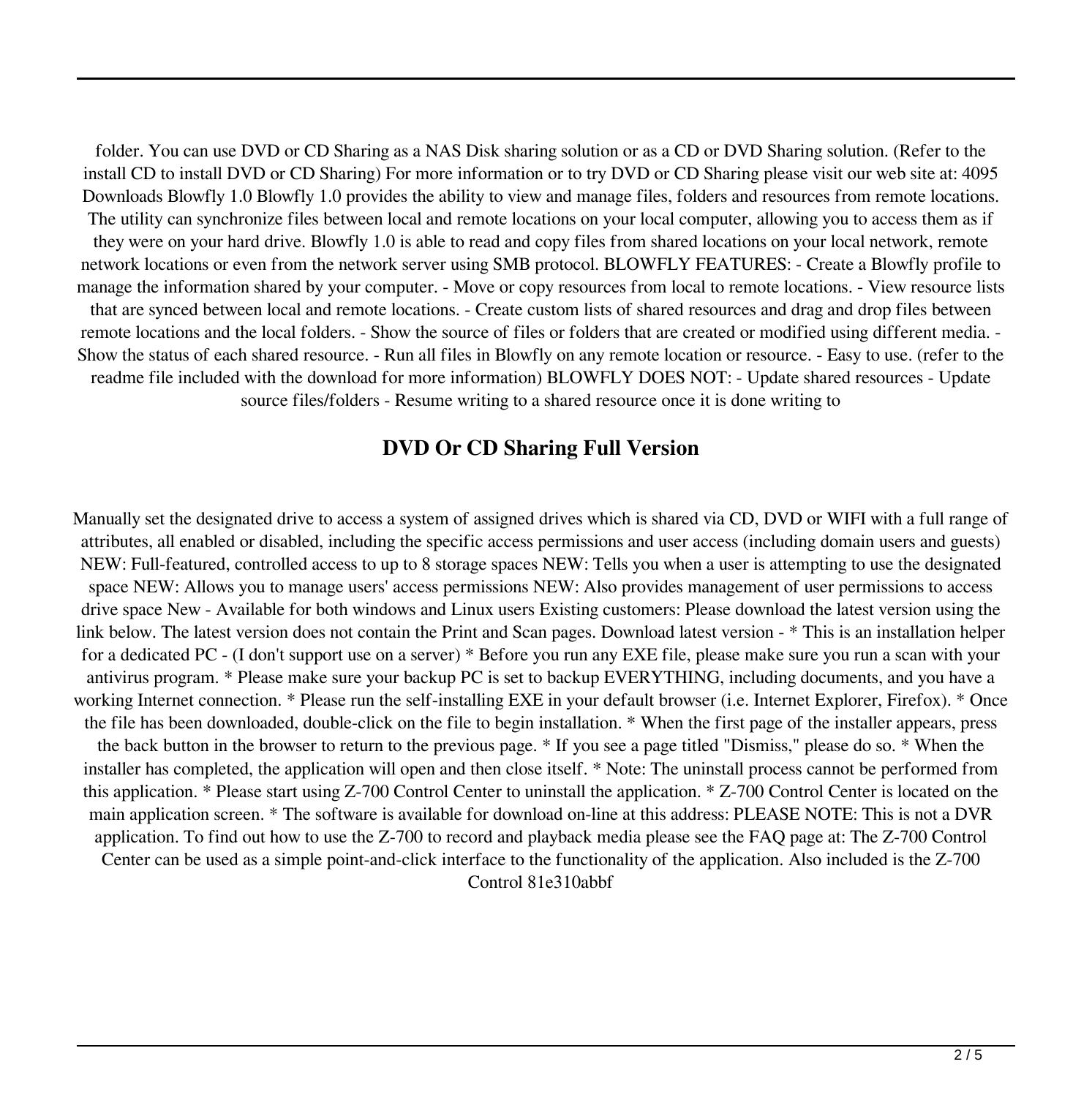### **DVD Or CD Sharing Free Download**

- You can tell if someone else is using the DVD/CD you're reading / writing to. - You can allow or deny remote access to the DVD/CD shared on your computer. - You can even change the owner of a DVD/CD so it can be used by only your selected users. - You can even set a password on your DVDs so that only those with the correct password can use the DVD/CD. - It's free and doesn't need installation. - No Registration is required. - It runs in all versions of Windows 2000/XP/Vista/Server 2003/2008 - You can run the Windows application using a shortcut in Windows Explorer. - No Internet connection is required. - DVD or CD Sharing Features - Notifications. - Allow / Deny access. - Owner change. - Password change. - Password handling. - User group selection. - Notification by Email or Text Message. - Auto title change. - Possible extra features. Installation: - To install DVD or CD Sharing, follow these steps: 1. Connect the computer to the Internet. 2. Extract the archive. 3. Run Setup.exe and follow the instructions. 4. Open Start, Programs, Accessories, System Tools, and then select DVD or CD Sharing from the list of applications. 5. Select the Options button and then follow the instructions in the main window. 6. Run the setup and the application will be installed. - To uninstall DVD or CD Sharing, follow these steps: 1. Open Start, Programs, Accessories, System Tools, and then select DVD or CD Sharing from the list of applications. 2. Select the Uninstall button. 3. Follow the instructions in the main window. Hi, if you are using Windows XP, Vista or 2008, try this program: WinXPlocker (this is free). This is a simple program that makes it easy to share your CDs and DVDs. After you install the program, you can open WinXPlocker and use the buttons to mount your CD/DVDs as a drive. Then, to share a CD or DVD you just select a group of users and the shared CD or DVD is available to them. You can use an external hard drive to mount your

### **What's New In DVD Or CD Sharing?**

Simply install the application on the system. Then access the specified resource (DVD/CD drive) and activate the sharing by pressing the "OK" button. When you insert a disk, you will get a message that says, "Sharing has been activated on this drive", and when you eject the disk, a message will appear that says, "Sharing has been deactivated on this drive". The VNC Remote Control Server is designed to allow you to access, from a remote location, computers running an installed version of RealVNC from the Internet, such as the free RealVNC viewer on Windows 2000, Windows XP and Windows Vista. The VNC Server can run on most Windows machines. Simply install the application and enable the share by clicking on the share button and by setting the share settings. The share is located on the "Applications" menu in the Sharing and Remote Access Center in Windows. Desktop Transitions There are several transitions that can be applied to the icons, applications, and desktop background. For example, with the Desktop Transitions taskbar, you can have your desktop background change from day to night in a click. System Cleanup Tool:The System Cleanup Tool removes superfluous files, processes and other items that do not need to be on your computer. This tool is useful for those who want to free up hard disk space on a regular basis. Description: The System Cleanup Tool is a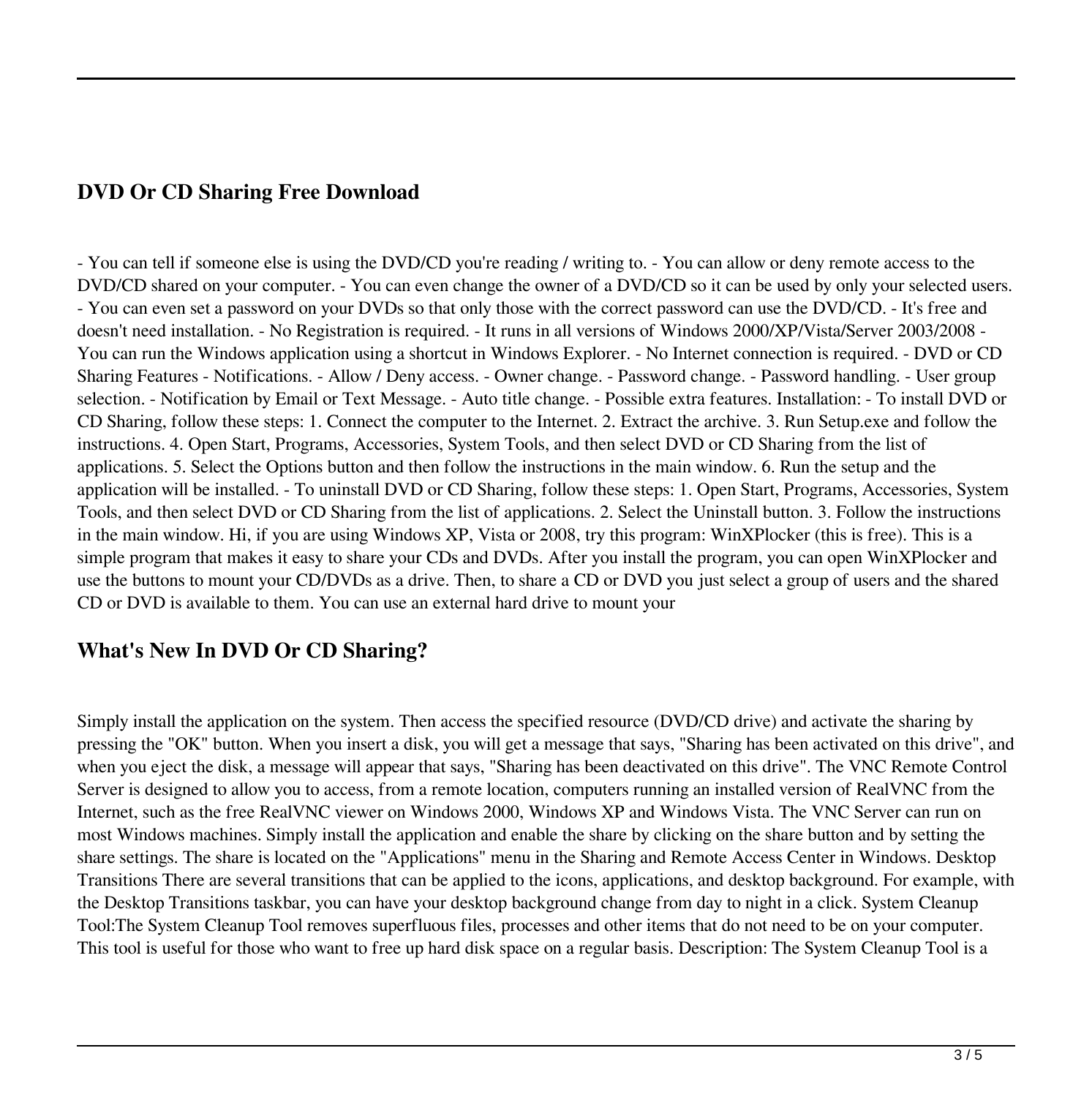replacement of the previous Windows system maintenance tool, Cleanup Utility. It provides a complete suite of comprehensive and easy-to-use, yet powerful, tools to help you clean up your computer in the simplest and most effective way. The System Cleanup Tool also includes tools to help you organize and manage your information. Typinator makes typing easier. As you type, the word you are typing becomes the keystroke that you just typed. Try it! Description: Typinator allows you to insert text you type into documents you are writing, with the same keys you would type it. So you can type "This is" and the next time you type "text", Typinator will insert "this is" so you don't have to. The Windows boot manager allows you to choose between two or more operating systems. Windows Vista provides two boot managers: The Windows Vista Boot Manager, also known as the Startup Manager. The Windows Vista Advanced Boot Options Menu, also known as the Advanced Boot Options menu. Both of these have the same functions. Notes: The Advanced Boot Options Menu will not boot anything. It is simply an easy and alternative to the Startup Manager in Windows Vista. List of all the Windows Boot Loaders, with links to details and screenshots: (Windows Vista - XP compatibility page) A: If you are using Windows